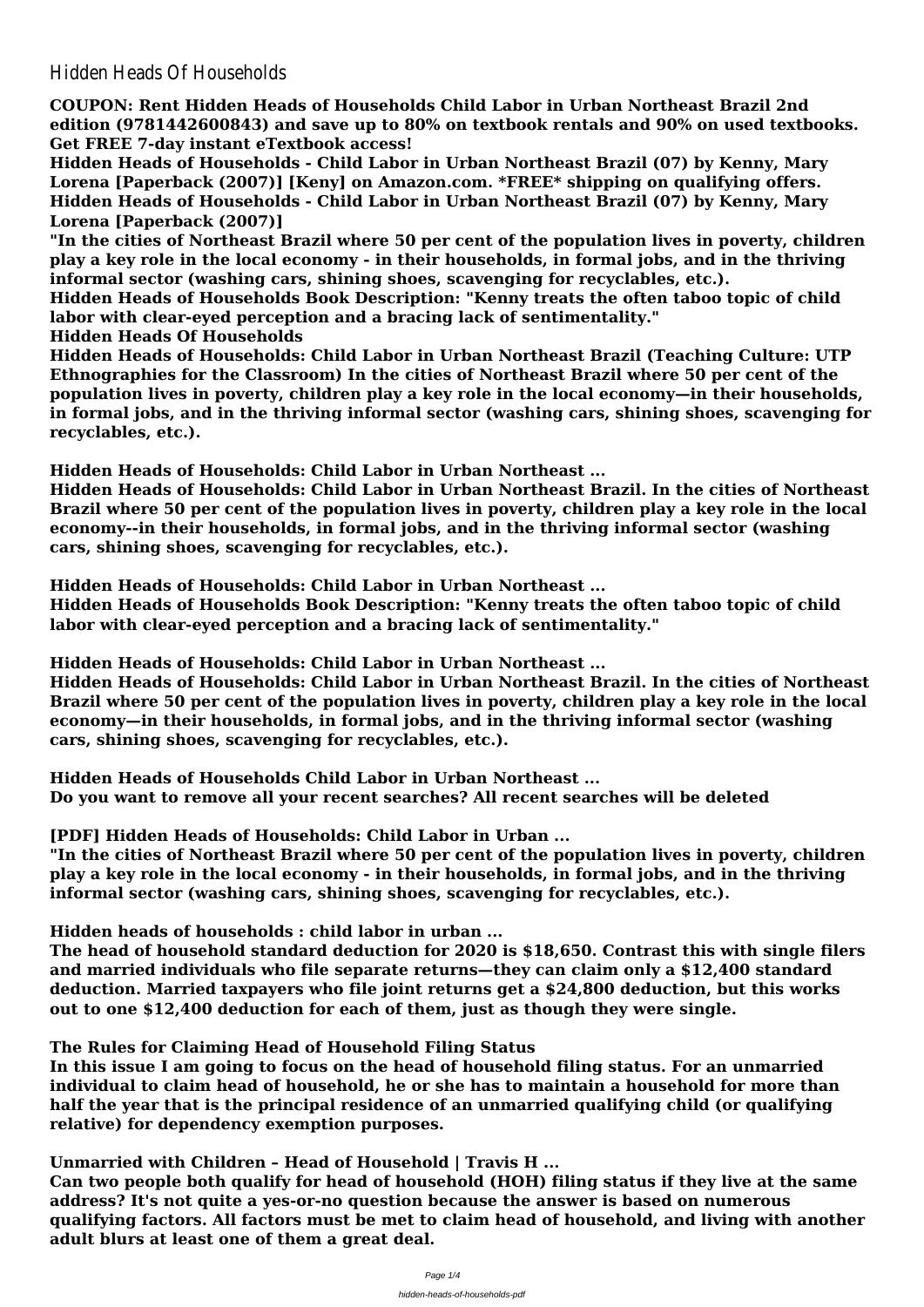**Can Two People Claim Head of Household at Same Address?**

**Head of Household is a filing status for individual United States taxpayers. To use the Head of Household filing status, a taxpayer must: Be unmarried or considered unmarried at the end of the year. Have paid more than half the cost of keeping up a home for the tax year. Usually have a qualifying person who lived with the head in the home for more than half of the tax year unless the qualifying person is a dependent parent.**

**Head of Household - Wikipedia**

**Hidden Heads of Households: Child Labor in Urban Northeast Brazil (Teaching Culture: UTP Ethnographies for the Classroom) by Mary Lorena Kenny (2007-01-01) on Amazon.com. \*FREE\* shipping on qualifying offers.**

**Hidden Heads of Households: Child Labor in Urban Northeast ...**

**Hidden Heads of Households - Child Labor in Urban Northeast Brazil (07) by Kenny, Mary Lorena [Paperback (2007)] [Keny] on Amazon.com. \*FREE\* shipping on qualifying offers. Hidden Heads of Households - Child Labor in Urban Northeast Brazil (07) by Kenny, Mary Lorena [Paperback (2007)]**

**Hidden Heads of Households - Child Labor in Urban ...**

**By Mary Lorena Kenny Hidden Heads of Households: Child Labor in Urban Northeast Brazil (2nd Edition) on Amazon.com. \*FREE\* shipping on qualifying offers.**

**By Mary Lorena Kenny Hidden Heads of Households: Child ...**

**Hidden heads of households : child labor in urban northeast Brazil. [Mary Lorena Kenny] -- "In the cities of Northeast Brazil where 50 per cent of the population lives in poverty, children play a key role in the local economy - in their households, in formal jobs, and in the thriving ...**

**Hidden heads of households : child labor in urban ...**

**Hidden Heads of Households: Child Labor in Urban Northeast Brazil (Teaching Culture: UTP Ethnographies for the Classroom) by Mary Lorena Kenny and a great selection of related books, art and collectibles available now at AbeBooks.com.**

**1551117924 - Hidden Heads of Households: Child Labor in ...**

**COUPON: Rent Hidden Heads of Households Child Labor in Urban Northeast Brazil 2nd edition (9781442600843) and save up to 80% on textbook rentals and 90% on used textbooks. Get FREE 7-day instant eTextbook access!**

**Hidden Heads of Households Child Labor in Urban Northeast ...**

**Hidden Heads of Households: Child Labor in Urban Northeast Brazil In the cities of Northeast Brazil where 50 per cent of the population lives in poverty, children play a key role in the local economy—in their households, in formal jobs, and in the thriving informal sector (washing cars, shining shoes, scavenging for recyclables, etc.).**

**Hidden Heads of Households: Child Labor in Urban Northeast ...**

**The Paperback of the Hidden Heads of Households : Child Labor in Urban Northeast Brazil by Mary Lorena Kenny at Barnes & Noble. FREE Shipping on \$35 or B&N Outlet Membership Educators Gift Cards Stores & Events Help**

Hidden Heads of Households: Child Labor in Urban Northeast Brazil. In the cities of Northeast Brazil where 50 per cent of the population lives in poverty, children play a key role in the local economy—in their households, in formal jobs, and in the thriving informal sector (washing cars, shining shoes, scavenging for recyclables, etc.). Hidden Heads of Households: Child Labor in Urban Northeast Brazil In the cities of Northeast Brazil where 50 per cent of the population lives in poverty, children play a key role in the local economy—in their households, in formal jobs, and in the thriving informal sector (washing cars, shining shoes, scavenging for recyclables, etc.). Can two people both qualify for head of household (HOH) filing status if they live at the same address? It's not quite a yes-or-no question because the answer is based on numerous qualifying factors. All factors must be met to claim head of household, and living with another adult blurs at least one of them a great deal. **Hidden Heads of Households Child Labor in Urban Northeast ...**

*Hidden Heads of Households: Child Labor in Urban Northeast Brazil (Teaching Culture: UTP Ethnographies for the Classroom) In the cities of Northeast Brazil where 50 per cent of the population lives in poverty, children play a key role in the local economy—in their* Page 2/4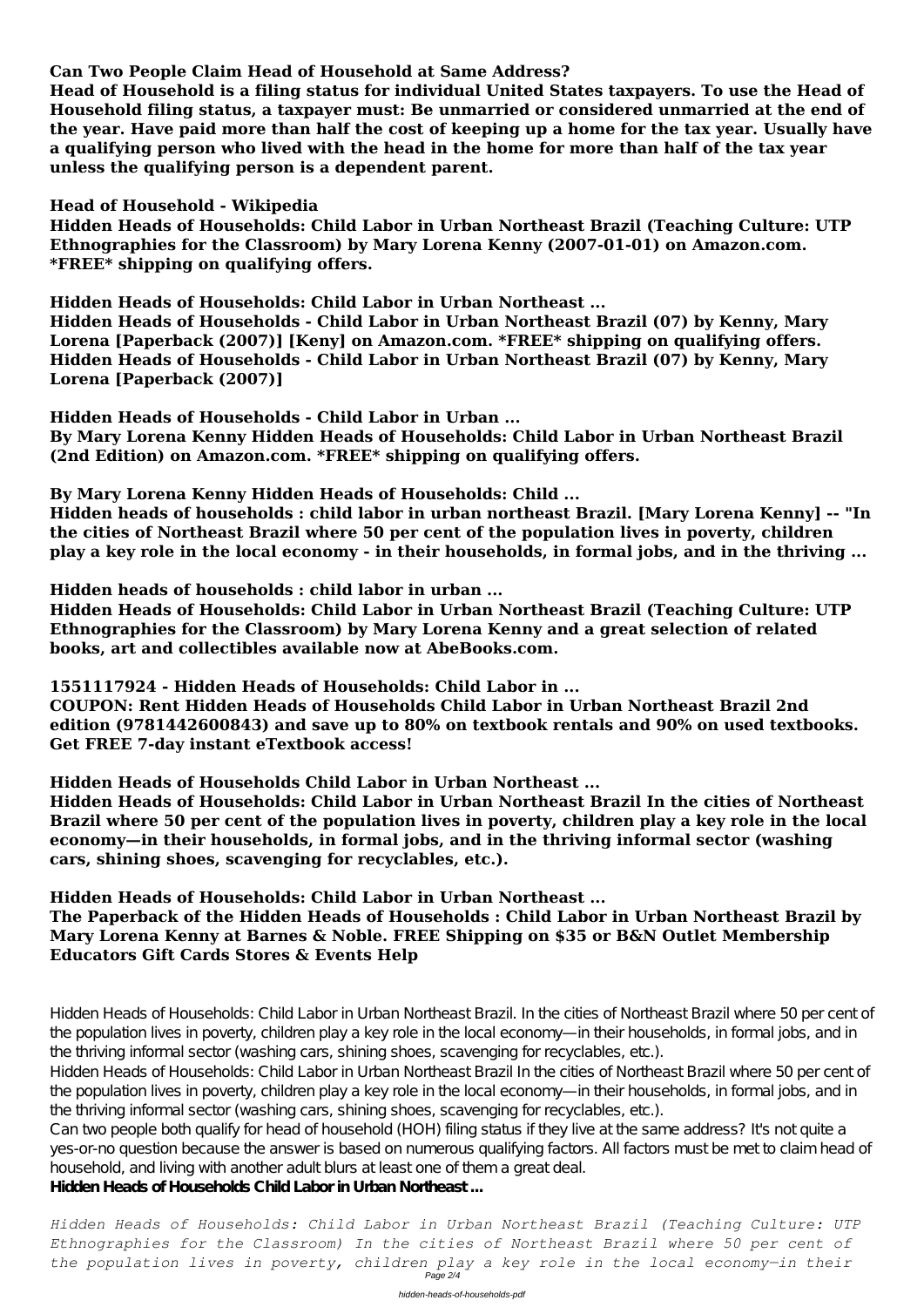*households, in formal jobs, and in the thriving informal sector (washing cars, shining shoes, scavenging for recyclables, etc.). The head of household standard deduction for 2020 is \$18,650. Contrast this with single filers and married individuals who file separate returns—they can claim only a \$12,400 standard deduction. Married taxpayers who file joint returns get a \$24,800 deduction, but this works out to one \$12,400 deduction for each of them, just as though they were single. Hidden Heads of Households: Child Labor in Urban Northeast ... In this issue I am going to focus on the head of household filing status. For an unmarried individual to claim head of household, he or she has to maintain a household for more than half the year that is the principal residence of an unmarried qualifying child (or qualifying relative) for dependency exemption purposes.*

Hidden heads of households : child labor in urban northeast Brazil. [Mary Lorena Kenny] -- "In the cities of Northeast Brazil where 50 per cent of the population lives in poverty, children play a key role in the local economy - in their households, in formal jobs, and in the thriving ... The Paperback of the Hidden Heads of Households : Child Labor in Urban Northeast Brazil by Mary Lorena Kenny at Barnes & Noble. FREE Shipping on \$35 or B&N Outlet Membership Educators Gift Cards Stores & Events Help

Hidden Heads of Households - Child Labor in Urban ... By Mary Lorena Kenny Hidden Heads of Households: Child Labor in Urban Northeast Brazil (2nd Edition) on Amazon.com. \*FREE\* shipping on qualifying offers. 1551117924 - Hidden Heads of Households: Child Labor in ... Head of Household - Wikipedia

[PDF] Hidden Heads of Households: Child Labor in Urban ... The Rules for Claiming Head of Household Filing Status Unmarried with Children – Head of Household | Travis H ... By Mary Lorena Kenny Hidden Heads of Households: Child ...

#### **Hidden Heads Of Households**

Head of Household is a filing status for individual United States taxpayers. To use the Head of Household filing status, a taxpayer must: Be unmarried or considered unmarried at the end of the year. Have paid more than half the cost of keeping up a home for the tax year. Usually have a qualifying person who lived with the head in the home for more than half of the tax year unless the qualifying person is a dependent parent.

Hidden Heads of Households: Child Labor in Urban Northeast Brazil. In the cities of Northeast Brazil where 50 per cent of the population lives in poverty, children play a key role in the local economy--in their households, in formal jobs, and in the thriving informal sector (washing cars, shining shoes, scavenging for recyclables, etc.).

#### **Hidden Heads Of Households**

Hidden Heads of Households: Child Labor in Urban Northeast Brazil (Teaching Culture: UTP Ethnographies for the Classroom) In the cities of Northeast Brazil where 50 per cent of the population lives in poverty, children play a key role in the local economy—in their households, in formal jobs, and in the thriving informal sector (washing cars, shining shoes, scavenging for recyclables, etc.).

#### **Hidden Heads of Households: Child Labor in Urban Northeast ...**

Hidden Heads of Households: Child Labor in Urban Northeast Brazil. In the cities of Northeast Brazil where 50 per cent of the population lives in poverty, children play a key role in the local economy--in their households, in formal jobs, and in the thriving informal sector (washing cars, shining shoes, scavenging for recyclables, etc.).

#### **Hidden Heads of Households: Child Labor in Urban Northeast ...**

Hidden Heads of Households Book Description: "Kenny treats the often taboo topic of child labor with clear-eyed perception and a bracing

lack of sentimentality."

#### **Hidden Heads of Households: Child Labor in Urban Northeast ...**

Hidden Heads of Households: Child Labor in Urban Northeast Brazil. In the cities of Northeast Brazil where 50 per cent of the population lives in poverty, children play a key role in the local economy—in their households, in formal jobs, and in the thriving informal sector (washing cars, shining shoes, scavenging for recyclables, etc.).

#### **Hidden Heads of Households Child Labor in Urban Northeast ...**

Do you want to remove all your recent searches? All recent searches will be deleted

### **[PDF] Hidden Heads of Households: Child Labor in Urban ...**

"In the cities of Northeast Brazil where 50 per cent of the population lives in poverty, children play a key role in the local economy - in their households, in formal jobs, and in the thriving informal sector (washing cars, shining shoes, scavenging for recyclables, etc.).

#### **Hidden heads of households : child labor in urban ...**

The head of household standard deduction for 2020 is \$18,650. Contrast this with single filers and married individuals who file separate returns—they can claim only a \$12,400 standard deduction. Married taxpayers who file joint returns get a \$24,800 deduction, but this works

Page 3/4

hidden-heads-of-households-pdf